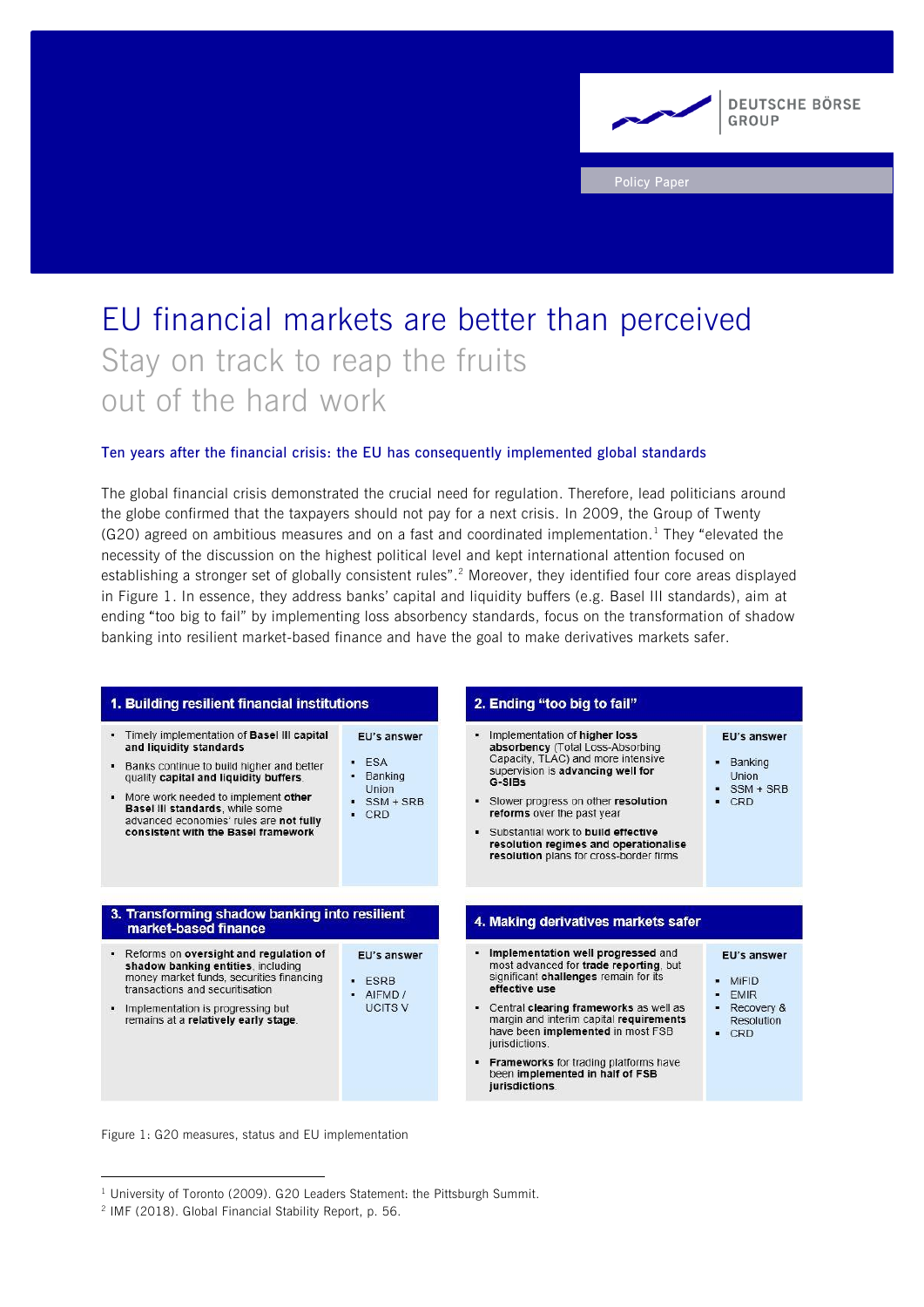Overall, exchanges and central counterparties (CCPs) proved their robustness and played a crucial role for stability in financial markets during the global financial crisis by decreasing uncollateralised counterparty exposures across the financial system.<sup>3</sup> For instance, exchange-traded markets functioned smoothly in times of stress compared to over-the-counter (OTC) markets that completely dried out due to a lack of trust in this system. In exchange infrastructures, even the default of significant market participants like Lehman Brothers caused no loss to other participants, as enough prefunded sources were available. Regulators have therefore put them at the heart of financial markets regulation, giving exchanges and CCPs an essential role to play in creating safer, more transparent and stable financial markets.<sup>4</sup>

Ten years after the global financial crisis, the Financial Stability Board (FSB) concludes that implementation progress continues but is uneven across these reform areas. Furthermore, the FSB assesses that the evidence on the effectiveness of these reforms to date shows that higher resilience is being achieved without impeding the supply of credit to the economy.<sup>5</sup> Already in 2017, the FSB confirmed that the EU has consequently implemented the G20 measures.<sup>6</sup> However, this is merely a confirmation of the legal implementation of the respective global standards. This qualitative assessment does not provide information on the status of the implementation of the measures nor does it quantify the respective effects.

## **Against perception, US GDP figures indicate continuous growth**



[Figure 2](#page-1-0) shows how the economies have been impacted by the turmoil on global financial markets.

<span id="page-1-0"></span>Figure 2: GDP, current prices in US\$ billion (indexed  $2007=100$ )<sup>7</sup>

ı

<sup>&</sup>lt;sup>3</sup> IMF (2018). Global Financial Stability Report, p. 69.

<sup>4</sup> University of Toronto (2009). G20 Leaders Statement: the Pittsburgh Summit.

<sup>&</sup>lt;sup>5</sup> FSB (2018). [Implementation Report.](http://www.fsb.org/wp-content/uploads/P030717-2.pdf)

<sup>6</sup> FSB (2017). OTC Derivatives Market Reforms: Twelfth Progress Report on Implementation.

<sup>7</sup> IMF. Database.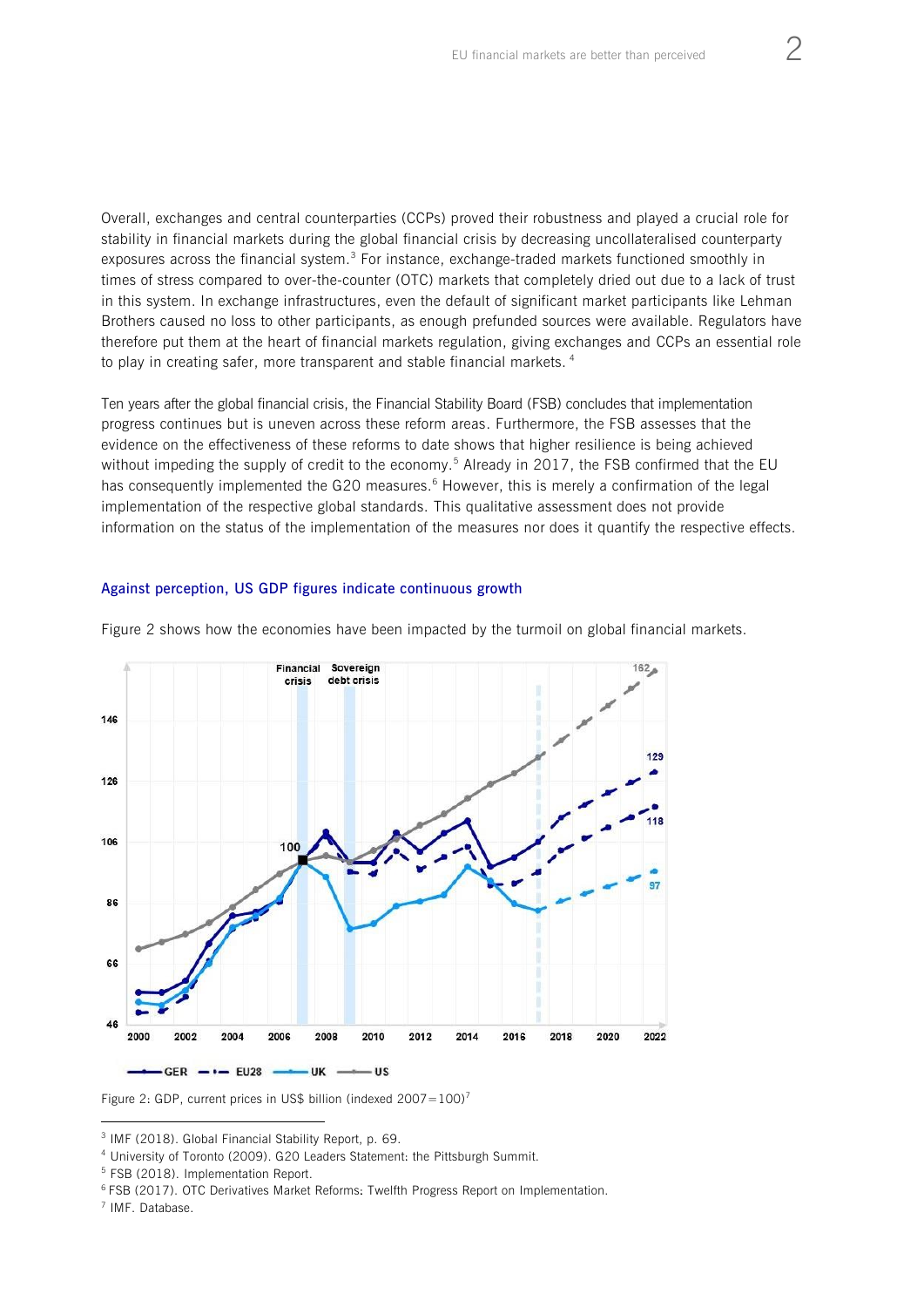From gross domestic product (GDP) growth rates we could deduct that the US has recovered much faster from the global financial crisis than the other analysed countries. GDP has significantly increased since 2007. Neither the EU or Germany nor the UK can keep up with this impressive performance: since 2007, the EU and Germany experienced a volatile horizontal GDP evolution, which only in 2015 turned into a continuous output growth. The fact that the economic negative impact has not been as strong as in the UK, could be attributed to the well-diversified real economies in the EU and Germany, which provided significant economic buffer to absorb economic shocks stemming from the financial markets.

In a next step we analyse determinants for stability in financial markets, which have potential impact on the overall stability and thus on the economic output of an economy.

## **Financial stability can only be achieved if the different measures are complementing each other**

The global financial crisis disclosed substantial weaknesses in the financial system. Especially the lack of transparency and risk management in combination with conflicts of interest were main causes of instability.

Achieving financial stability is a complex task, as the sensitive interplay of various measures has to be calibrated carefully. [Figure 3](#page-2-0) illustrates the different long-term and mid-term tools to stabilise markets. Long-term measures build the framework to create a robust financial market, which is able to resist stress periods in markets. Overall, there are five main tools to achieve this goal.



<span id="page-2-0"></span>Figure 3: illustration of determinants for financial stability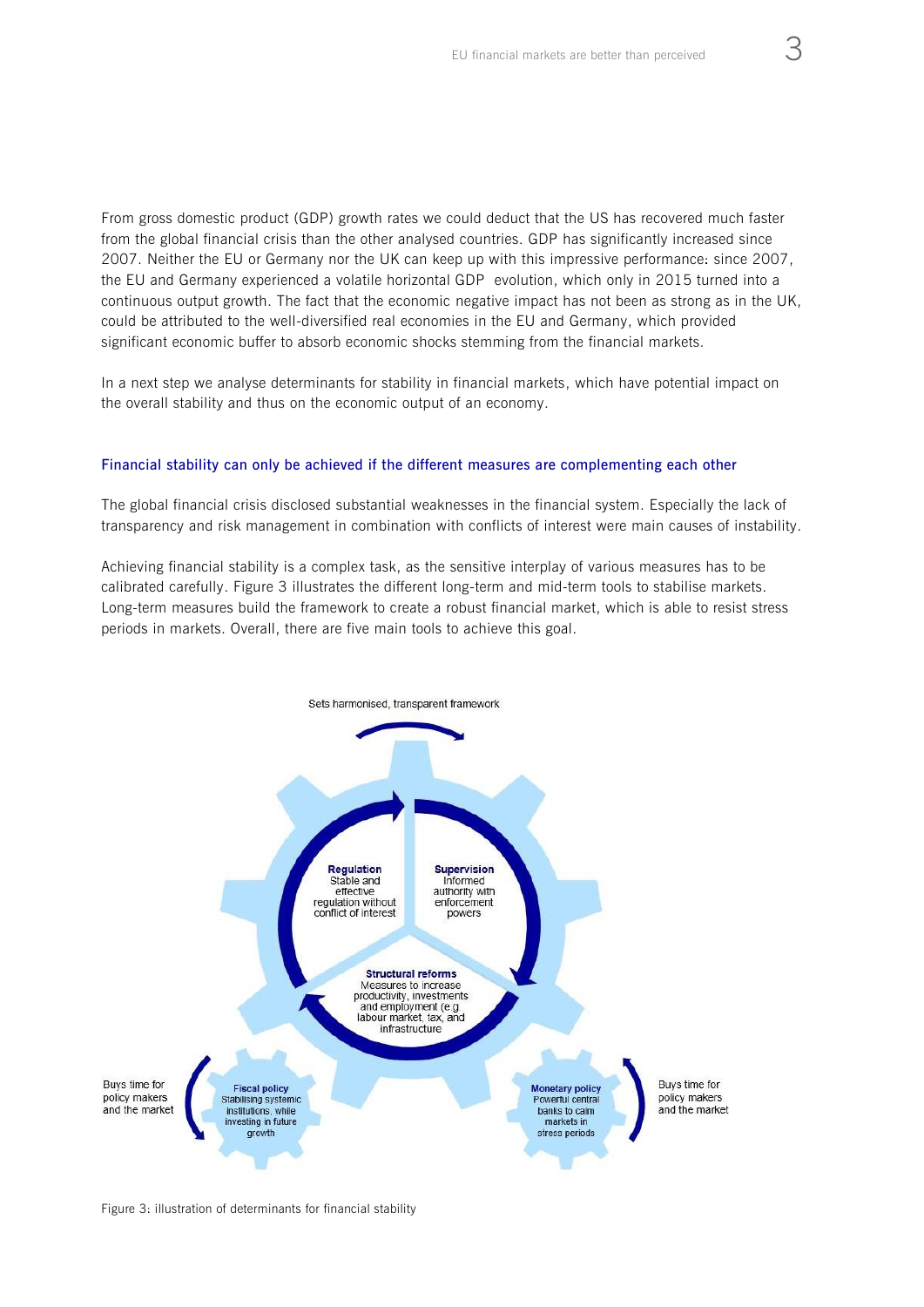# **Fiscal and monetary policy directly affect markets and buy time to markets and policy makers to take problem solving measures – EU's strategy is fiscally sustainable**

There are two measures directly affecting markets and its participants, which help to reduce uncertainty for market participants and buy time to markets and policy makers to assess and employ appropriate measures.

The first tools are fiscal interventions reducing uncertainty by filling demand gaps and signalling stability. For instance, during the global financial crisis, US government decided to intervene and rescue American International Group as a big insurance company, due to the systemic relevance of some institutions and the potential contagion effects. An example from the German market is the bailout of Hypo Real Estate. The effects of these interventions are reflected in the data, as all analysed countries substantially increase their governmental debt to GDP ratios.<sup>8</sup> [Figure 4](#page-3-0) captures the evolution of the governmental debt to GDP from 2001 to 2017 with estimations until 2022. The EU-28 and Germany act in a fiscally sustainable manner, as they reduced their exposure once output was pulled back on track (both between 62 per cent and 68 per cent in 2018). In contrast, the US is still increasing debt ratio reaching levels of nearly 110% even though output is strongly growing.



<span id="page-3-0"></span>Figure 4: general governmental gross debt (in % to GDP)<sup>9</sup>

 $\overline{a}$ 

<sup>8</sup> IMF. Database.

<sup>9</sup> IMF. [Datab](http://www.imf.org/external/datamapper/PPPPC@WEO/OEMDC/ADVEC/WEOWORLD)ase.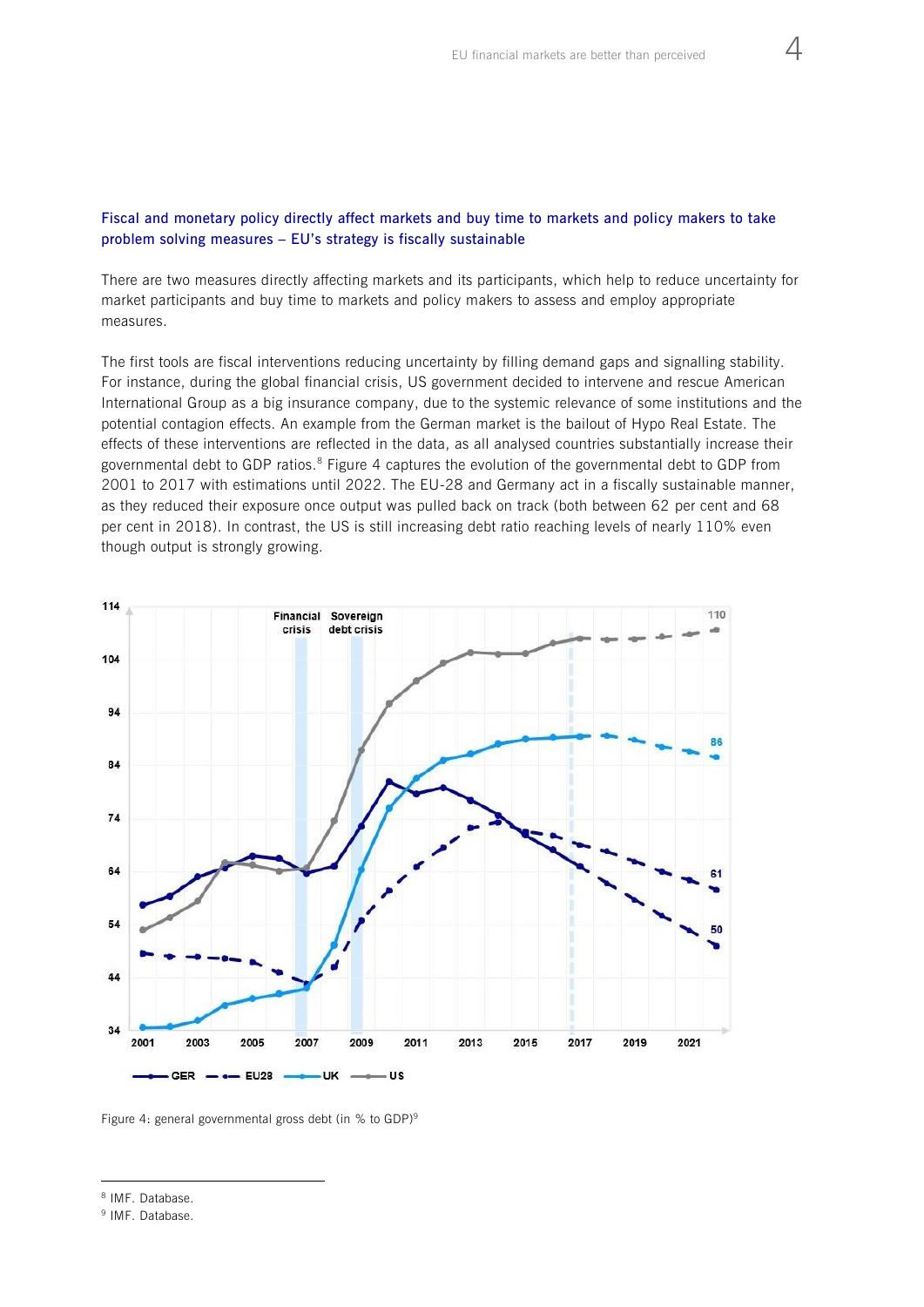Monetary policy tool as the second short-term measure summarises all activities executed by a central bank, whose overall target is price stability. For this purpose, they have two major tools available: the variation of the key interest rate of the currency area and the expansion or restriction of the money supply. During the global financial crisis, all analysed central banks (i.e. FED, BoE and ECB) employed these measures in a similar way – even though the ECB acted with a time lag of almost two years.

However, both measures have to be used with caution as changes of market participants' expectations might lead to excessive risk taking (moral hazard). The implementation of stable, transparent, efficient and sustainable regulation, supervision and structural reforms are key to avoid these shifts in market participants' behaviour and is the only way to really address the systems' shortcomings.

#### **Long-term measures have to set the right incentives and structures within the framework**

**Structural reforms** capture measures to overcome inefficiencies, to increase productivity and to evolve innovation, such as labour and tax reforms or infrastructure projects. This key area is not related to the financial system alone and hence will not be analysed in detail in this paper. A common proxy to capture this effect is the "current account balance", which indicates positive effects for the EU.<sup>10</sup>

For the financial system, **regulation** and supervision are the most central tools. Regulation sets the framework to increase transparency and to prevent conflicts of interest. It also sets incentives for proper risk management and thus ensures stable markets even in times of stress. In addition to the risk out of OTC trading, regulation has also addressed with the Market Abuse Directive II (MAD II) and EU Benchmarks Regulation (BMR) conflicts of interests preventing manipulation as in the case of the LIBOR manipulation.

**Supervision** is required to ensure that regulation is enforced. The financial crisis showed that there have been shortcomings at the supervisory level, because the availability of information has been identified as a significant shortcoming. For instance, during the height of the crisis, supervisors had insufficient information about the ownership of financial instruments. Thus, they had very limited insights about the systems' potential risks. Furthermore, there were shortcomings in cross-border processes.

To capture both the effect of regulation on the different areas and the enforcement powers of the wellinformed supervisors, the next two paragraphs will analyse selected proxies and hence shed light on the effectiveness of different regulations and tools addressed by G20 states, mainly banks and central infrastructures.

## **EU banks are less profitable, but fulfil highest risk standards and are not "too big to fail"**

A study provided by EY in 2018 compares the profitability of banks in the EU and the US.<sup>11</sup> In 2008 and 2009, US banks realised massive losses, while in the subsequent years profitability sharply increased. At the same time, the levels in the EU remained on a relatively low level. These significant differences can mainly be attributed to diverging structures of the banking sector, as the large banks in the US face much less competition leading to higher margins and higher profitability. FED's interest rate increase since 2015 amplifies this effect. In comparison, the high amount of players within the EU banking sector, which are in strong competition with each other, lowers margins and profitability.

ı

<sup>&</sup>lt;sup>10</sup> Gutiérrez and Philippon (2018). How EU Markets Become More Competitive Than US Markets: A Study of Institutional Drift.

<sup>&</sup>lt;sup>11</sup> EY (2018). Banken in Europa und den USA im Vergleich: Eine Analyse wichtiger Bilanzkennzahlen.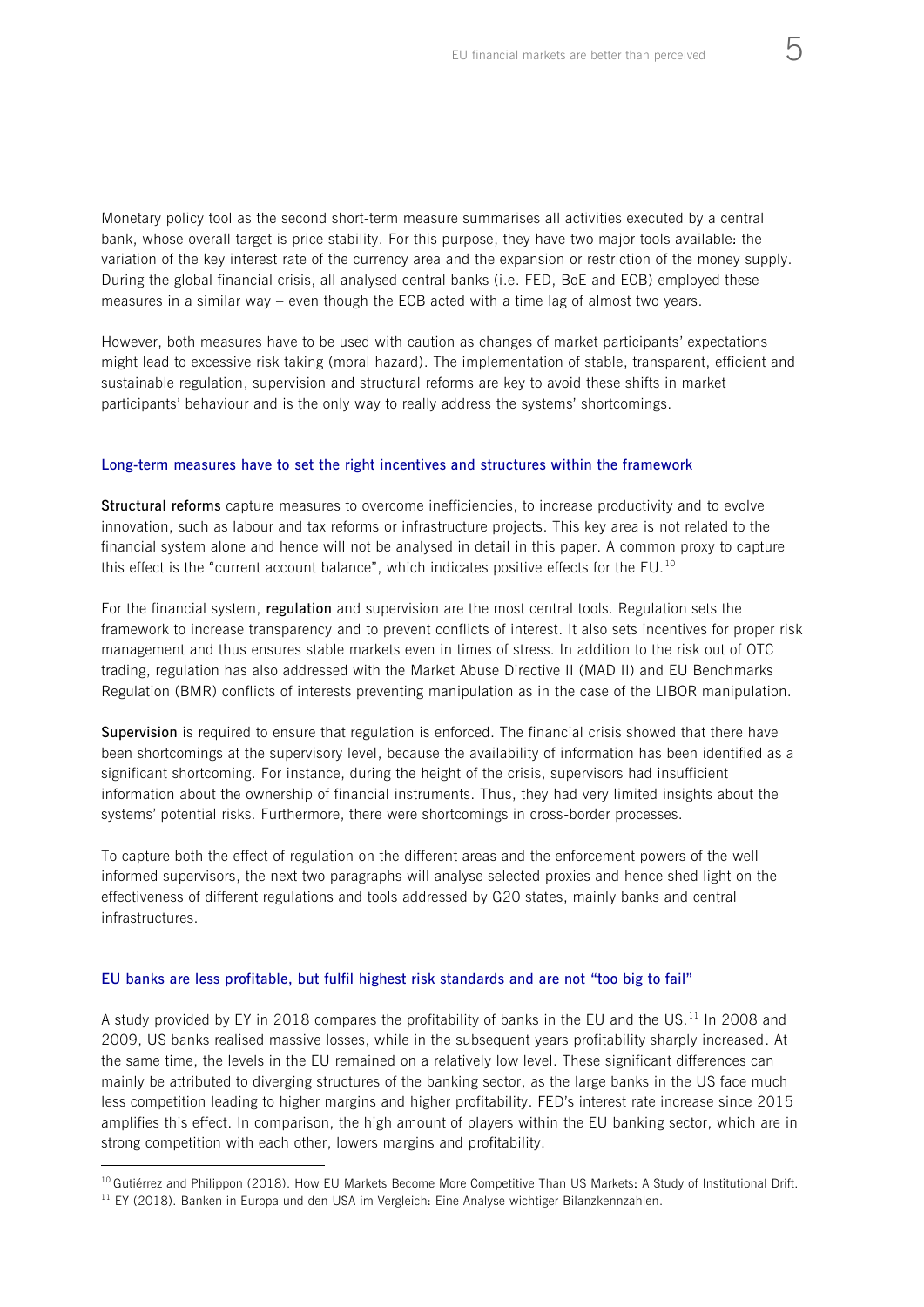However, profitability is only one side of the coin: in the context of the G20 stability agenda, also the reflection of banks' risks in their balance sheets is key. To capture different dimensions in this regard, the International Monetary Fund (IMF) has set up the so-called "Financial Soundness Indicators", aiming at quantifying the robustness and stability of a country's banking sector. One of the proxies who focusses on the discussed risk dimension is the bank regulatory capital to risk-weighted assets (see [Figure](#page-5-0) 5).



<span id="page-5-0"></span>Figure 5: bank regulatory capital to risk-weighted assets $12$ 

Higher ratios indicate higher levels of robustness towards systemic shocks. Starting in 2010, the ratio in the EU, Germany and the UK increased substantially from around 14 per cent and 16 per cent to around 20 per cent. Putting this into the context of the respective sizes of the financial institutions, makes things even worse: the bank with the highest market capitalisation is JP Morgan Chase (US) with US\$364 billion. In the list of the top 10, HSBC Holdings with US\$194 billion is the only EU bank.<sup>13</sup> Combining the profitability measures with the capital to risk-weighted assets and the sizes of the financial institutions, might question the success of the G20's target to end "too big to fail".

ı

<sup>12</sup> IMF. Database.

<sup>13</sup> Statista (2018). [Größte Banken weltweit nach Börsenwert.](https://de.statista.com/statistik/daten/studie/38289/umfrage/top-10-banken-nach-boersenwert/)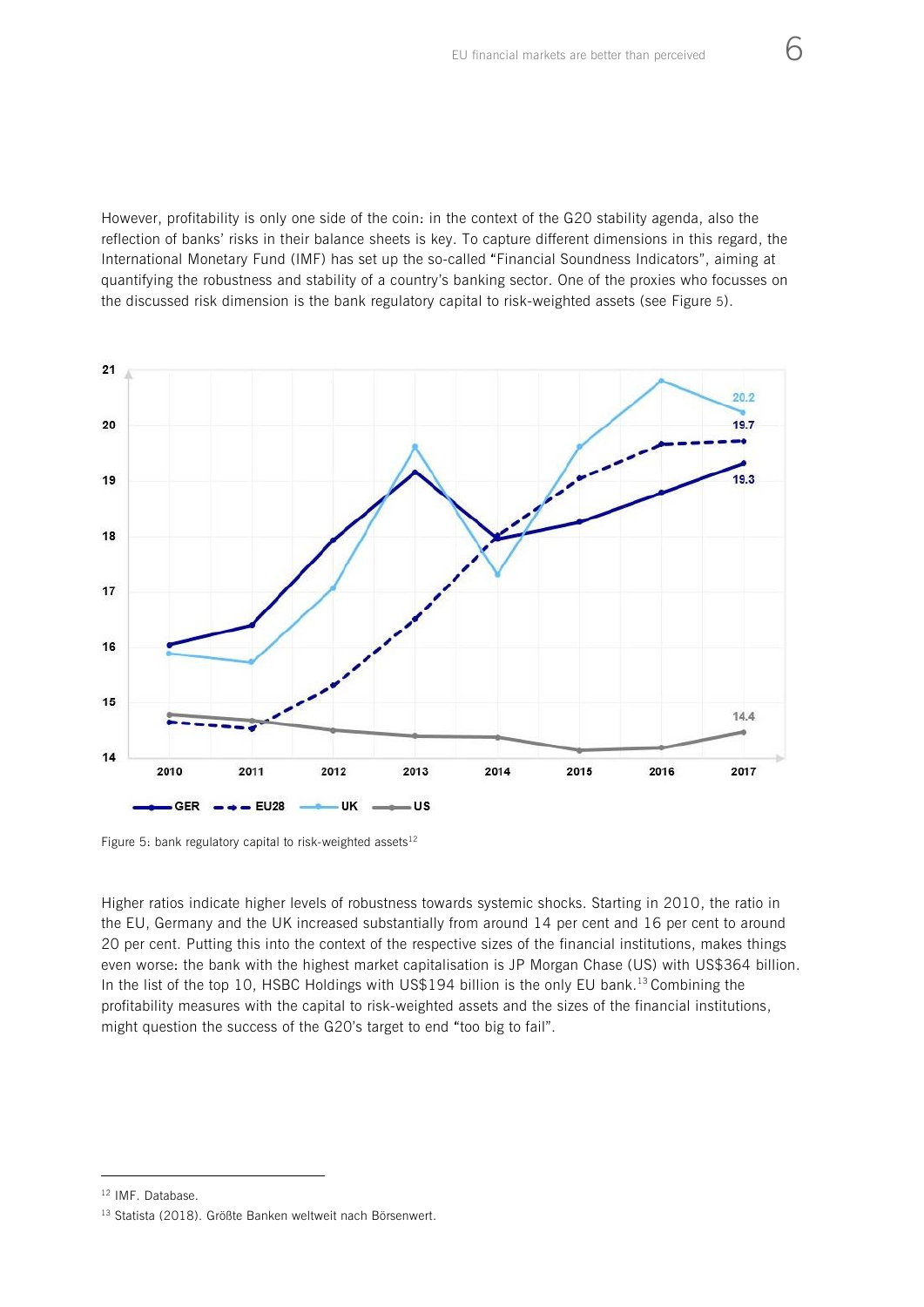# **EU regulation has improved markets and enabled supervisors with enforcement powers – both proved their stability under stress conditions**

[Figure 6](#page-6-0) displays that more derivatives are cleared via CCPs. The amount has doubled in the past ten years – in the EU as well as globally. This, in combination with the extended powers of supervisors (see next section), increases transparency, reduces risk and improves supervision.



<span id="page-6-0"></span>Figure 6: interest rate derivatives – global notional amount outstanding (in  $\frac{14}{14}$ 

To assess both CCPs' resilience in stressed market conditions and the interplay of the different market participants, ESMA conducted two CCP stress tests (in February 2017 and March 2018) by simulating the default of the top two groups of clearing members for each CCP. The German CCP Eurex Clearing AG has passed both tests successfully.

Besides theoretical stress tests, the "Brexit day" could be seen as kind of a real stress test, where European safeguards proved evidence as all measures functioned well. The shock of the Brexit decision sparked an outpouring of selling and buying leading to a record on the stock market on 24 June 2016. In addition to a volume record, markets experienced significant volatility peaks. In the German market, the order book turnover nearly tripled.<sup>15</sup> EU authorities monitored markets very closely and assessed the option leaving markets closed the morning after the Brexit decision. Instead, they decided to regularly open markets and hence strongly signalled trust in the implemented measures and processes. In the German market, volatility interruptions (switch from continuous trading to the auction model in the light of excessive price variations)

 $\overline{a}$ 

<sup>&</sup>lt;sup>14</sup> FSB (2018). Incentives to centrally clear over-the-counter (OTC) derivatives, p. 16.

<sup>&</sup>lt;sup>15</sup> Deutsche Börse AG. Values for 23 and 24 June 2016: Xetra® order book turnover increased from €6 billion to €16 billion, while the Frankfurter Wertpapierbörse (FWB®) order book turnover increased from around €193 billion to €554 billion.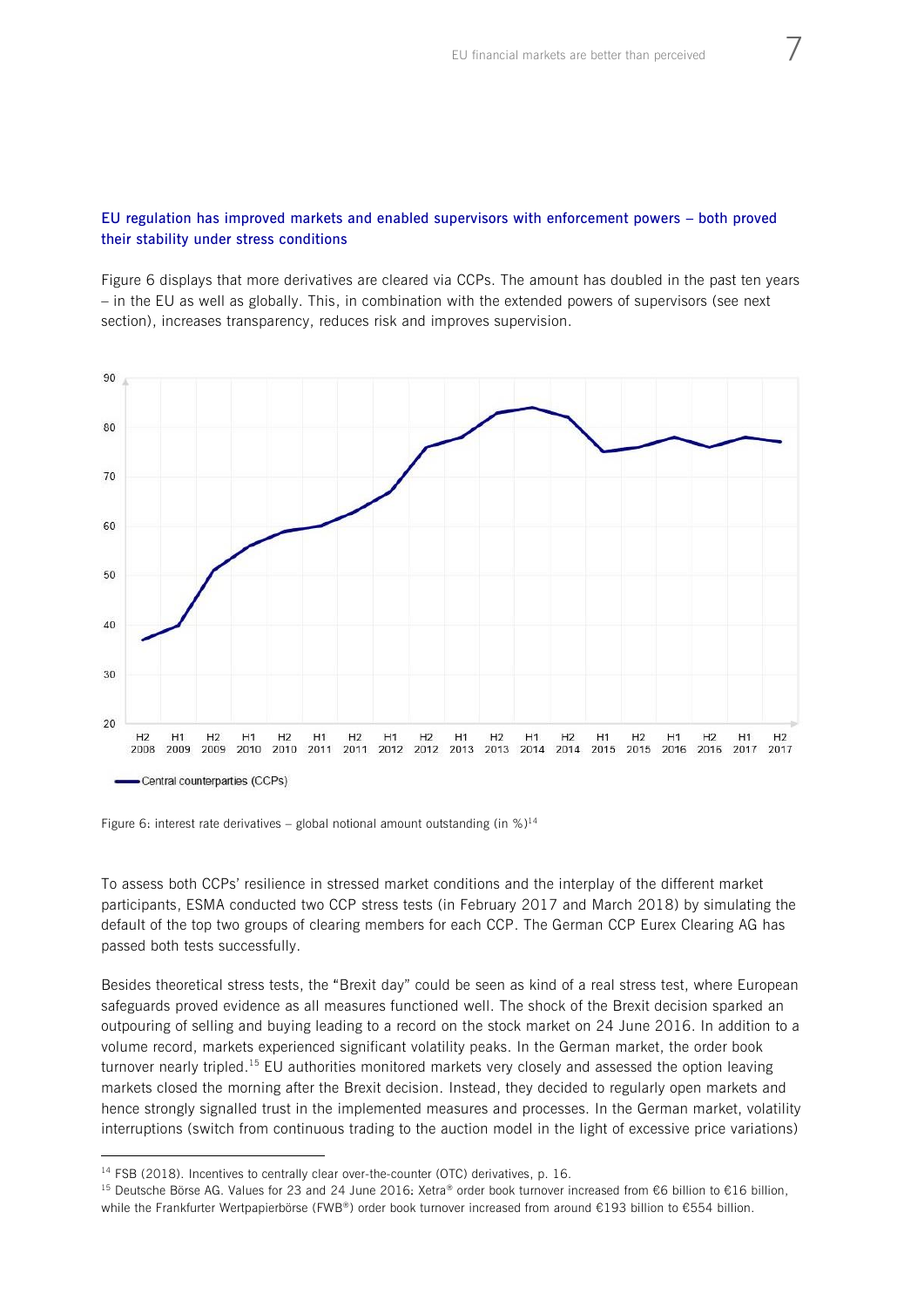complemented with the subsequent systems like CCPs, underlined the well-functioning markets and ensured continuity of trading. For instance, the German CCP Eurex Clearing AG together with its clearing members and trading participants, who fulfilled all their intraday margin calls, quickly responded to the changed market conditions.

#### **Stay on track to reap the fruits of the hard work done**

Over the last ten years, the EU has consequently implemented the G20 agenda. Analysed indicators prove that transparency and stability is already significantly improving – even though some dossiers have only recently become effective or are still about to completely enter into force (Figure 7). Against the background of the unprecedented political uncertainty due to Brexit and calls for deregulation, the EU financial regulation agenda needs to be finalised to benefit from their long-term effects. Furthermore, it has to be discussed within multilateral frameworks, as unilateral decisions will lead to regulatory arbitrage.



Figure 7: EU financial markets are more stable due to regulation and supervision

Past crises have left their mark on the regulatory agenda in the form of enhancing the safety, stability and transparency of financial markets. Now we need to integrate the goals of efficiency, growth and competitiveness into this post-crisis agenda in order to build the financial market of the future. In the next years, it will be crucial for the EU to strengthen the continental European confidence, and to combine this with the mind-set needed to remain globally competitive and to create growth and jobs based on financial stability and integrity.